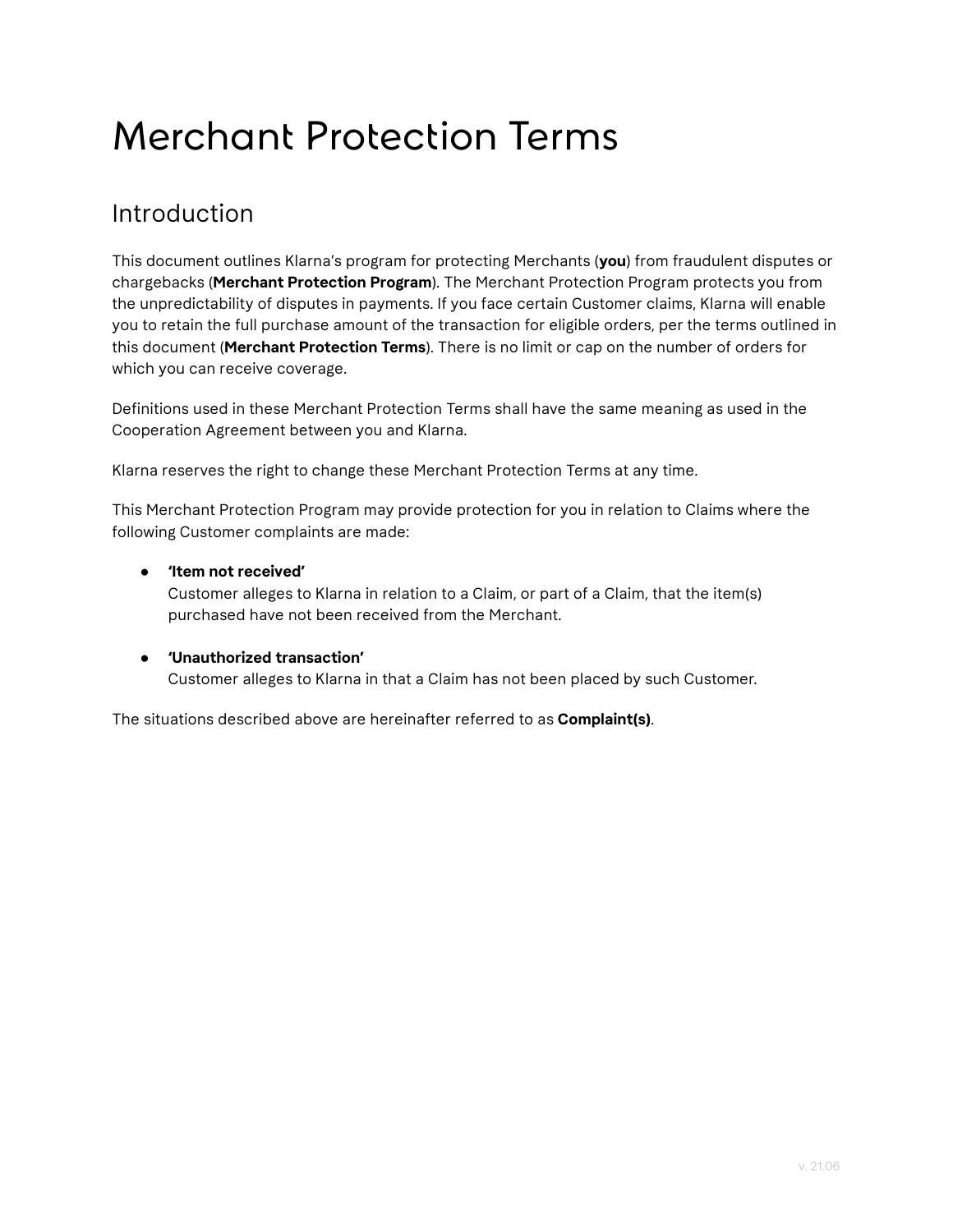#### <span id="page-1-0"></span>1. General Requirements

For a Complaint to be eligible for the Merchant Protection Program, all of the following requirements (**General Requirements**) must be met, as well as any applicable additional requirements related to specific items or Complaints, as set out in Section 2-5 below.

- (a) Except as set out in Section 4 (Additional [requirements](#page-2-0) for Intangible Goods), the disputed Claim must be related to an order for physical, tangible item(s); and
- (b) You have provided Proof of shipment or delivery which meet the [requirements](#page-4-0) set out in Annex 1 (Proof of [Shipment](#page-4-0) or Delivery); and
- (c) You have either (i) shipped the ordered item(s) to the Customer's shipping address, as approved by Klarna at time of purchase; or (ii) handed out the goods in accordance with the requirements set out in Section 5 (Additional [requirements](#page-3-0) for 'In-store sales or distribution'). For clarity, the Merchant Protection Program does not apply for goods which have been originally shipped to the Customer's shipping address, but later been redirected to a different address; and
- (d) You must respond to Klarna's requests for documentation and other necessary order related information in a timely manner as requested by Klarna in Klarna's correspondence with you. If you do not respond to Klarna's requests within the time requested, the Merchant Protection Program will not apply in relation to such Complaint; and
- (e) If the Claim involves pre-ordered or made-to-order items, you must ship within the timeframe specified to the Customer in order to enjoy coverage by the Merchant Protection Program. Otherwise, it is recommended that the Merchant captures all items upon shipment of the order.

Klarna determines, in its sole discretion, whether the contested Claim qualifies for the Merchant Protection Program. Klarna will make a decision, based on the coverage and eligibility requirements, any information or documentation provided during the resolution process, and/or any other information Klarna deems relevant and appropriate under the circumstances.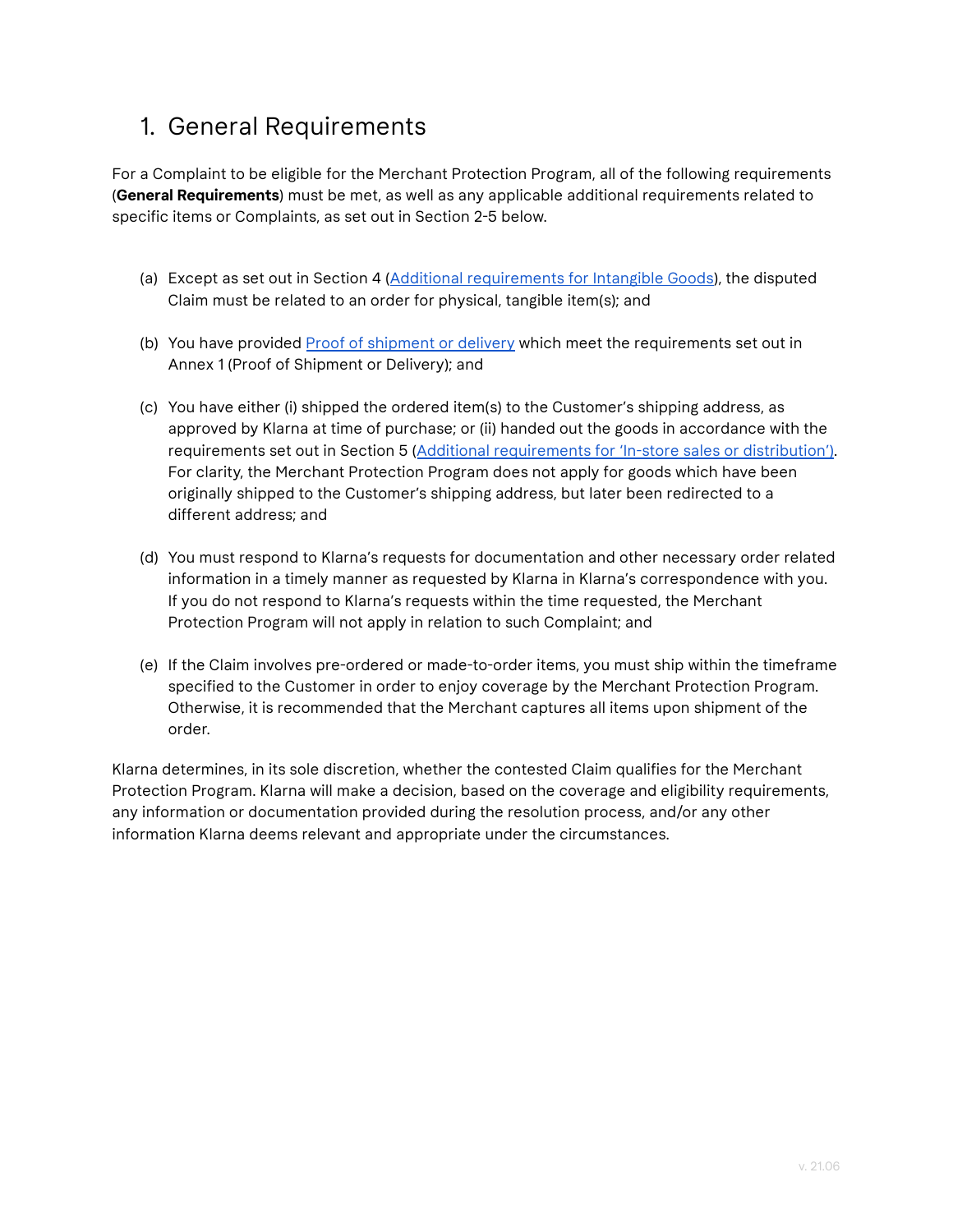### 2. Additional requirements for 'Item Not Received' **Complaints**

For an 'Item Not Received' Complaint to be eligible for Klarna's Merchant Protection Program, the Merchant must meet both the General [Requirements](#page-1-0) set out in Section 1, and the additional requirements listed below:

• The Merchant must provide valid Proof of [Delivery](#page-4-0) documentation as set out in Annex 1.

### 3. Additional requirements for 'Unauthorized Transactions' Complaints

For an 'Unauthorized Transaction' Complaint to be eligible for Klarna's Merchant Protection Program, the Merchant must meet both the General Requirements set out in Section 1, and the additional requirements listed below:

- The order must have been approved by Klarna at time of purchase; and
- The Merchant must provide valid Proof of [Shipment](#page-4-0) or Delivery documentation as set out in Annex 1.

#### <span id="page-2-0"></span>4. Additional requirements for 'Intangible Goods'

For a Complaint related to sales of intangible goods to be eligible for Klarna's Merchant Protection Program, the sale must meet th[e](https://www.paypal.com/ca/webapps/mpp/ua/useragreement-full?locale.x=en_CA#basic-requirements) General [Requirements](#page-1-0) as set out in Section 1, and the following additional requirements:

- The Merchant must have complied with any integration requirements provided by Klarna.
- For the sale of services, digital goods or licenses for digital content to be eligible for the Merchant Protection Program the Merchant must provide proof of incurred cost for consumption of the goods.
- The Merchant must deliver the intangible goods and provide a Proof of [Shipment](#page-4-0) or Delivery for [Intangible](#page-4-0) Goods as set out in Annex 1.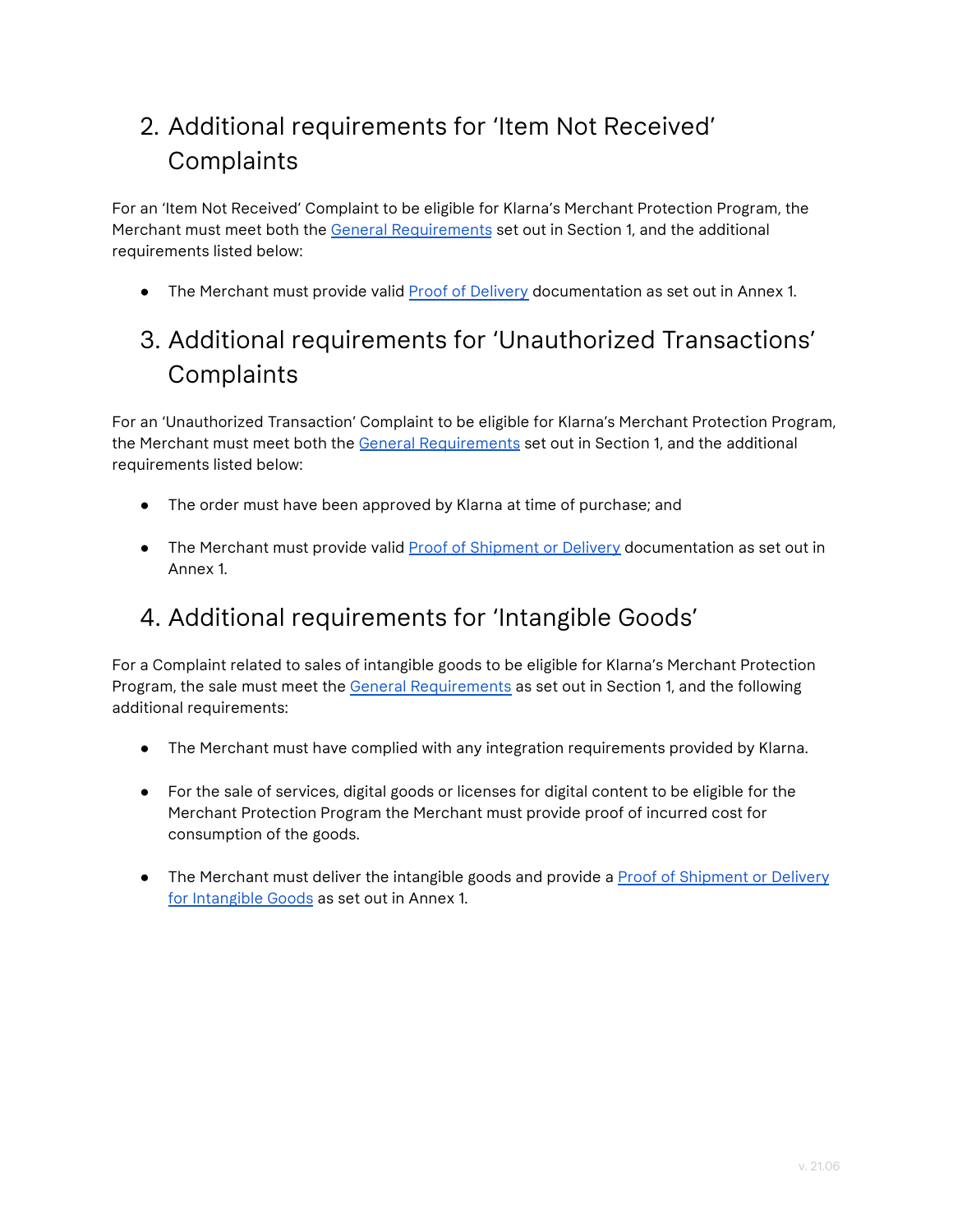#### <span id="page-3-0"></span>5. Additional requirements for 'In-store sales or distribution'

For a Complaint to be eligible for Klarna's Merchant Protection Program when distributing products and services in physical stores, the Merchant must meet the [G](https://www.paypal.com/ca/webapps/mpp/ua/useragreement-full?locale.x=en_CA#basic-requirements)eneral [Requirements](#page-1-0) set out in Section 1, and the following additional requirements:

- Goods may only be distributed to the Customer or to a person authorized by the Customer. If the Customer is a company, the recipient of the goods shall present a power of attorney evidencing that such person is authorized to pick up the goods and a copy of such power of attorney shall be made and stored for at least six (6) months.
- The Merchant shall verify the ID of both the Customer, and, as the case may be, recipient of the goods.
- The Merchant shall produce and store a proof of delivery document that shows date and time of distribution, items distributed, prices, personal identity number and printed name of the customer, and, as the case may be, personal identity number, printed name and telephone number of the authorized person and signature of the recipient for at least six (6) months.

If it is, within Klarna's sole discretion, determined that an order is placed using the 'Klarna Checkout In-Store' solution and the Customer receives the goods instantly, the additional requirements set out in this Section 5 do not need to be fulfilled.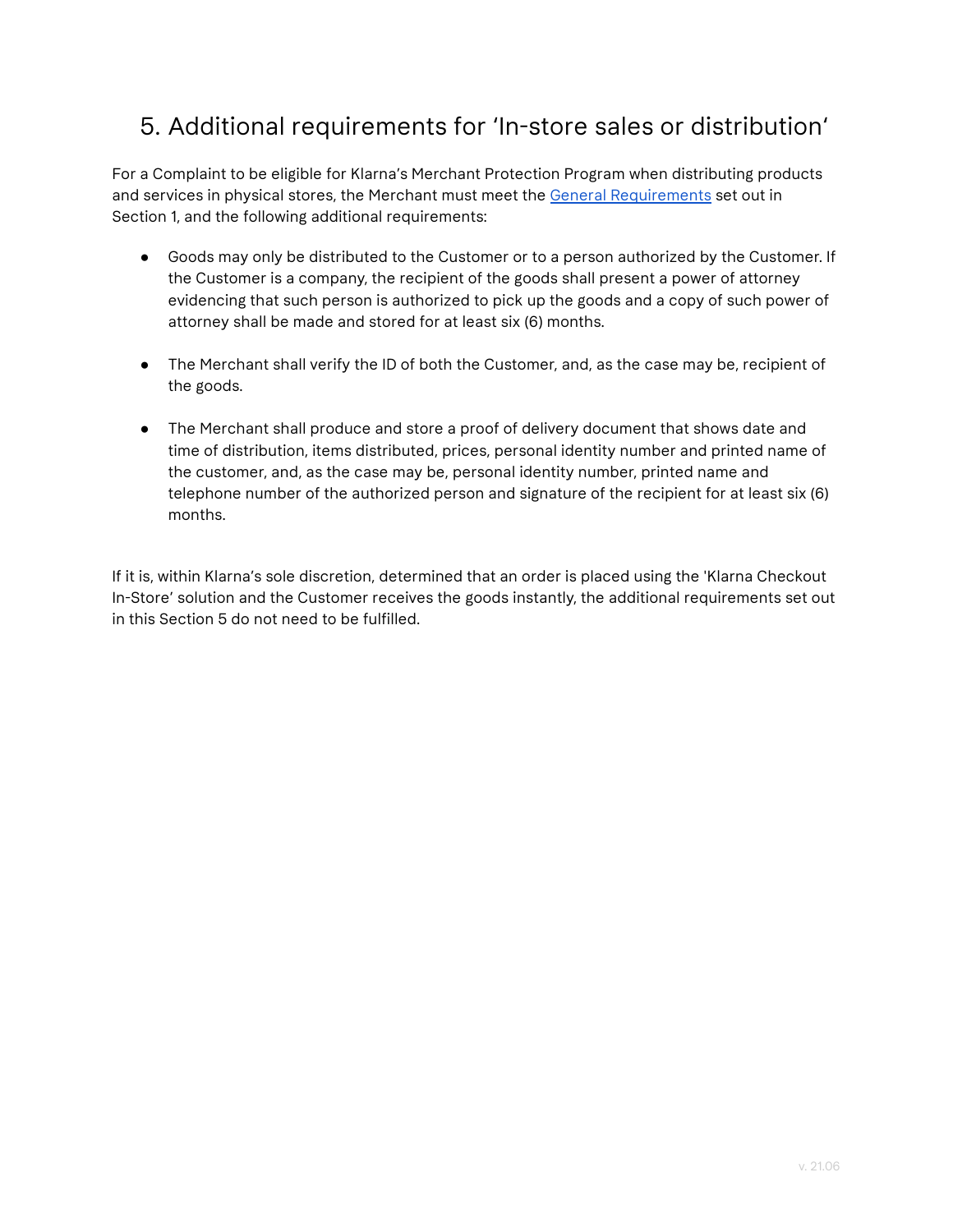### <span id="page-4-0"></span>Annex 1

## Establishing valid Proof of Shipment or Delivery

| <b>Physical Goods</b><br>The following is required as proof of shipment or delivery for physical goods:                                                                                                                                                                                                                                                                                                      |                                                                                                                                                                                                                                                                                                                                                                                                                                                                                                                                                                                                                                                                                                                                                                                                                                                                                                                                                                                                           |
|--------------------------------------------------------------------------------------------------------------------------------------------------------------------------------------------------------------------------------------------------------------------------------------------------------------------------------------------------------------------------------------------------------------|-----------------------------------------------------------------------------------------------------------------------------------------------------------------------------------------------------------------------------------------------------------------------------------------------------------------------------------------------------------------------------------------------------------------------------------------------------------------------------------------------------------------------------------------------------------------------------------------------------------------------------------------------------------------------------------------------------------------------------------------------------------------------------------------------------------------------------------------------------------------------------------------------------------------------------------------------------------------------------------------------------------|
| Proof of Shipment                                                                                                                                                                                                                                                                                                                                                                                            | Proof of Delivery                                                                                                                                                                                                                                                                                                                                                                                                                                                                                                                                                                                                                                                                                                                                                                                                                                                                                                                                                                                         |
| Online or physical documentation from the<br>Merchant or from a shipping company<br>that includes:<br>Date of shipment (YYYY-MM-DD)<br>An address for the recipient that<br>matches the shipping address data<br>approved by Klarna at time of purchase;<br>and<br>An address for the recipient showing at<br>least the city/province, city/country, or<br>postal/zip code (or international<br>equivalent). | Online or physical documentation from the<br>Merchant or from a shipping company<br>that includes:<br>Date of delivery (YYYY-MM-DD) and<br>delivery status; and<br>An address for the recipient that<br>matches the shipping address data<br>approved by Klarna at time of purchase;<br>and<br>An address for the recipient showing at<br>least the city/province, city/country, or<br>postal/zip code (or international<br>equivalent); and<br>Signature confirmation of the person<br>receiving the goods when the full<br>amount of the payment, including<br>shipping and taxes, exceeds 750 USD or<br>the regional equivalent at the time the<br>transaction was being processed.<br>Signature confirmation exists as online<br>documentation, viewable at the shipping<br>company's website, indicating that the<br>item was signed for. Notwithstanding the<br>foregoing in this bullet-point, signature<br>confirmation is not required for<br>deliveries in Germany or in the United<br>Kingdom. |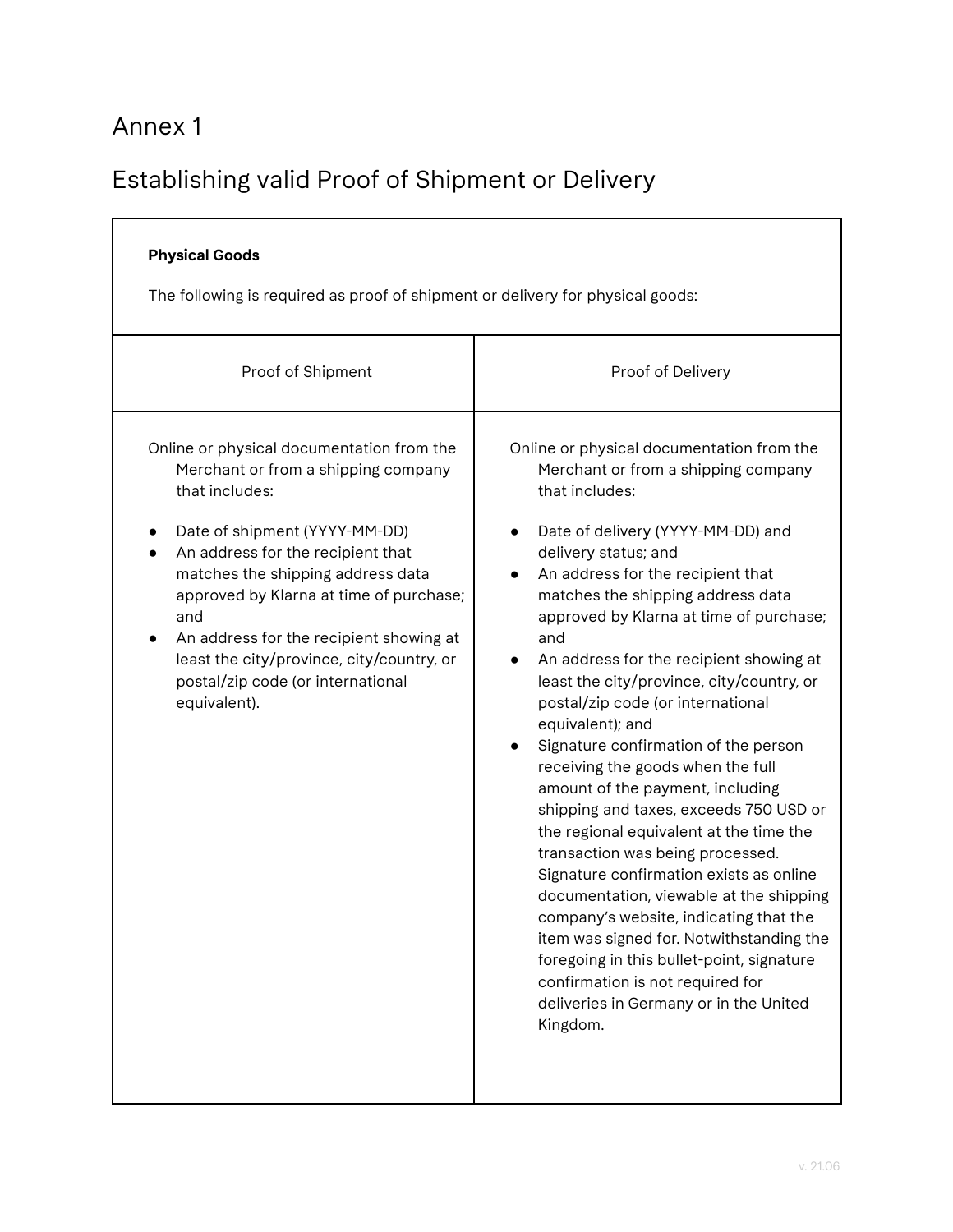| OR;                                                                                                                                                                                                                                                           |
|---------------------------------------------------------------------------------------------------------------------------------------------------------------------------------------------------------------------------------------------------------------|
| Online or physical documentation of ID<br>verification from the Merchant or from a<br>shipping company that includes:                                                                                                                                         |
| Date of delivery (YYYY-MM-DD) and<br>delivery status; and<br>Printed confirmation of a physical ID<br>check of the person receiving the goods;<br>and<br>Printed name or employee ID of the<br>person performing the ID check; and<br>Type of ID presented.   |
| OR;                                                                                                                                                                                                                                                           |
| Online or physical documentation of<br>one-time passcode authorizations from<br>the Merchant or from a shipping<br>company that includes:                                                                                                                     |
| Date of delivery (YYYY-MM-DD) and<br>delivery status; and<br>Date and time of the authorization being<br>sent; and<br>Phone number or email of person<br>receiving the goods to match data<br>approved by Klarna at time of purchase.                         |
| OR;                                                                                                                                                                                                                                                           |
| Online or physical documentation of<br>customer authentication delivery from<br>the Merchant or from a shipping<br>company that includes:                                                                                                                     |
| Date of delivery (YYYY-MM-DD) and<br>delivery status; and<br>Date of authentication (YYYY-MM-DD);<br>and<br>First and last name of person receiving<br>the goods to match data approved by<br>Klarna at time of purchase; and<br>Type of authentication used. |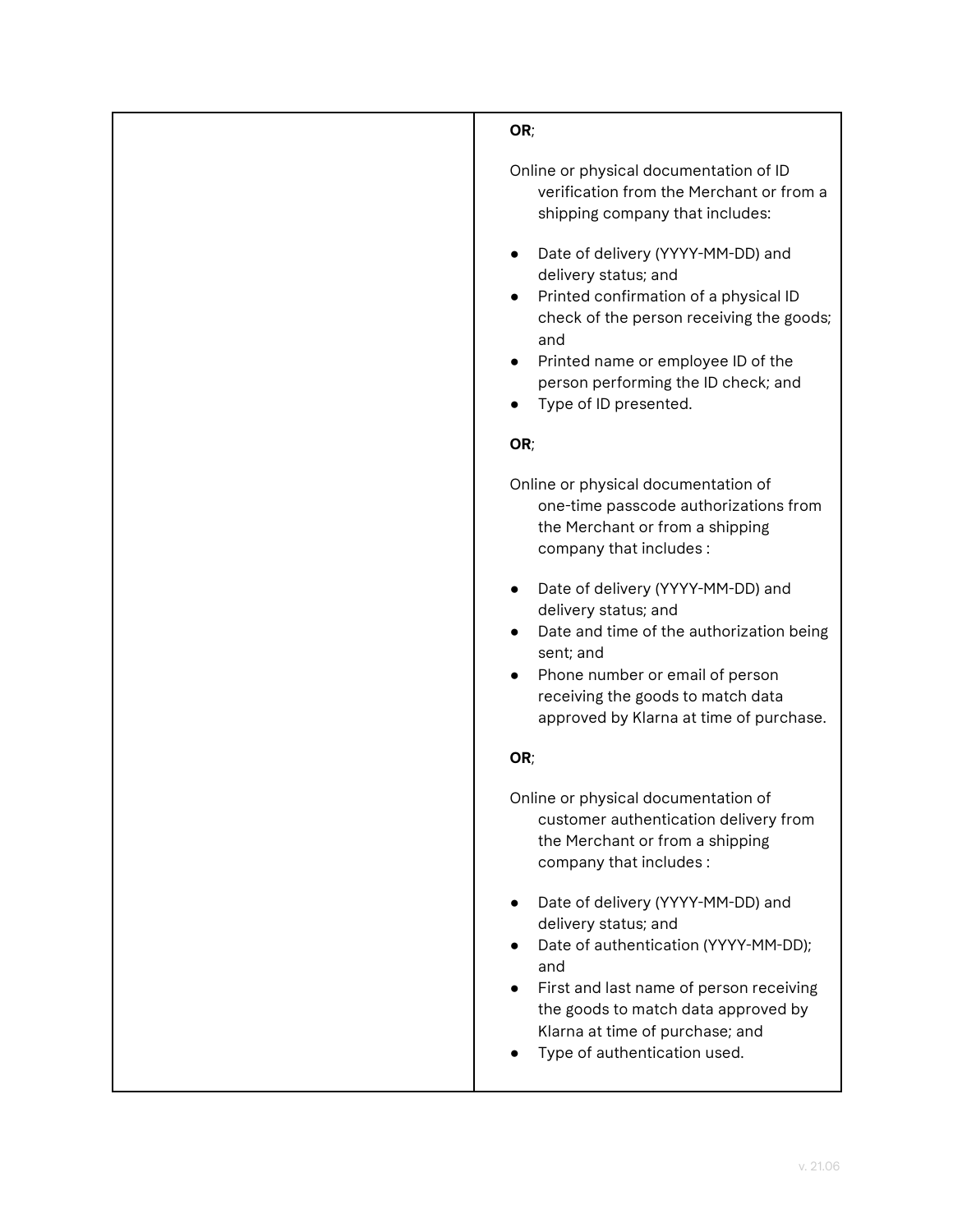| OR;                                                                                                                                                                                                                                                                                                                                                                                                                                 |
|-------------------------------------------------------------------------------------------------------------------------------------------------------------------------------------------------------------------------------------------------------------------------------------------------------------------------------------------------------------------------------------------------------------------------------------|
| For goods which are delivered to the Customer<br>by the Merchant in person (e.g. furniture), any<br>alternative evidence of delivery or<br>documentation/information that Klarna and the<br>Merchant have agreed upon in writing prior to<br>goods being delivered.                                                                                                                                                                 |
| <b>IMPORTANT:</b> Your choice of carrier and<br>shipment options with that carrier can<br>have a big impact on your ability to meet<br>the proof of delivery requirements.<br>Please ensure, especially when shipping<br>goods internationally, that your carrier<br>can provide 'delivered' status at the<br>correct address and any additional<br>proof, or the claim may not be eligible<br>for the Merchant Protection Program. |